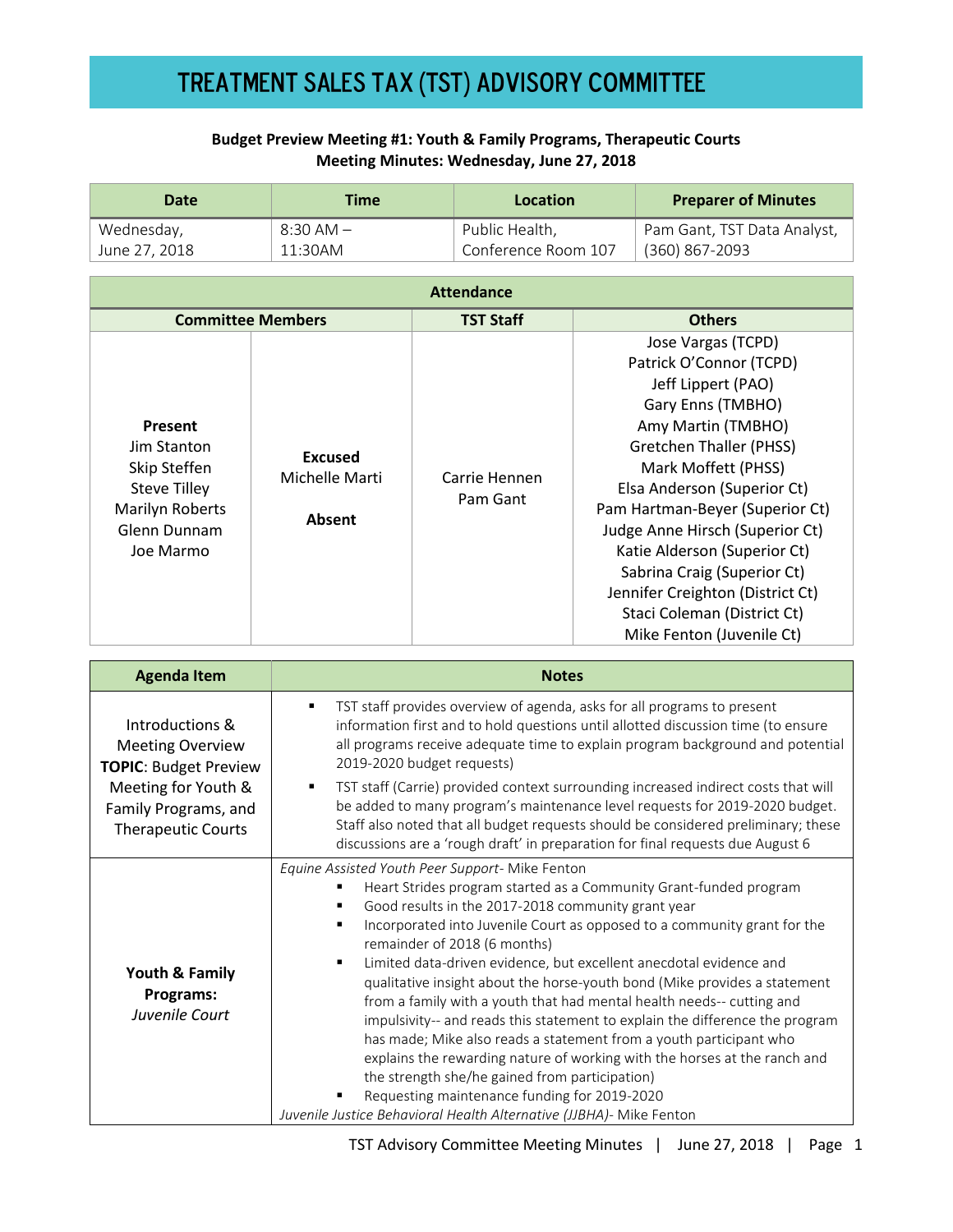| <b>Agenda Item</b>                                                                        | <b>Notes</b>                                                                                                                                                                                                                                                                                                                                                                                                                                                                                                                                                                                                                                                                                                                                                                                                                                                                                                                                                                                                                                                                                                                                                                                                                                                                                                                    |  |  |
|-------------------------------------------------------------------------------------------|---------------------------------------------------------------------------------------------------------------------------------------------------------------------------------------------------------------------------------------------------------------------------------------------------------------------------------------------------------------------------------------------------------------------------------------------------------------------------------------------------------------------------------------------------------------------------------------------------------------------------------------------------------------------------------------------------------------------------------------------------------------------------------------------------------------------------------------------------------------------------------------------------------------------------------------------------------------------------------------------------------------------------------------------------------------------------------------------------------------------------------------------------------------------------------------------------------------------------------------------------------------------------------------------------------------------------------|--|--|
|                                                                                           | Reboot in 2017, to address the deficits/gaps in the Juvenile Drug Court program<br>٠<br>for juveniles and to address behavioral health, substance use in youth<br>Interesting challenges for the reboot in 2017 (0% graduation rate in 2017, but 4<br>٠<br>graduations in the first quarter of 2018)<br>Really trying to focus on the high risk, most severe cases in the juvenile court<br>$\blacksquare$<br>system that require flexibility and avoids the "silo" for the highest need youth<br>Multi-dimensional approach with many different flexible programs (over 20) that<br>$\blacksquare$<br>are used to meet a youth participant "where they are at" and the program hopes<br>to continue to provide the array of resources<br>1 FTE<br>٠<br>Majority of participants exhibit co-occurring mental health disorders<br>٠<br>Requesting maintenance funding level for 2019-2020<br>٠<br>The decreased cost for the budget in 2018 was to reallocate the "professional<br>٠<br>services" budget line item into the EAYPS program                                                                                                                                                                                                                                                                                        |  |  |
| Youth & Family<br>Programs:<br><b>Public Health &amp; Social</b><br>Services              | Maternal Child Intervention Program (NEW PROGRAM REQUEST)- Gretchen Thaller<br>Similar to the Early Intervention Program that was partially state-funded and no<br>٠<br>longer exists<br>This program would create an option for a mother who has already given birth<br>٠<br>(they would not be eligible for the Nurse Family Partnership program in this case)<br>and addresses a specific gap/deficit in care<br>Requesting funds for 1 FTE nurse, proportionate share of a supervisor, and<br>٠<br>support staff for fidelity adherence, and indirect costs (\$179k per year in 2019-<br>2020)<br>Nurse Family Partnership- Gretchen Thaller<br>Enroll any pregnant mother prior to giving birth<br>Many substance abuse and mental health needs, specifically related to trauma<br>٠<br>Requesting an increase to address the growing waitlist (currently 50 families<br>٠<br>waiting) by hiring a new nurse (increase of \$348,815, 73% direct costs, 27%<br>indirect costs)<br>٠<br>Program affords good results for reducing substance use and improving mental<br>health that can affect a baby                                                                                                                                                                                                                        |  |  |
| Youth & Family<br>Programs:<br>Thurston-Mason<br><b>Behavioral Health</b><br>Organization | New Journeys (NEW PROGRAM REQUEST)- Gary Enns<br>Evidence-based model that has been in place for 3 years in Thurston County<br>٠<br>Targets an extremely vulnerable, high-need population-- early intervention for<br>٠<br>psychosis symptoms that can reduce the likelihood of severe schizophrenia and<br>other neuropsychological psychosis disorders<br>Requesting \$200,000 for 2019 only (+\$20k indirect costs) to cover the program<br>٠<br>costs until additional funding is secured moving forward (Medicaid and private<br>insurance, exceptions for WISe Medicaid funding, etc.)<br>Note: All TMBHO programs are requesting an increase in admin/indirect costs<br>٠<br>from 3.6% to 10% for all programs<br>Children's Mobile Crisis Services (NEW PROGRAM REQUEST)- Gary Enns<br>Mobile crisis services have been available to Medicaid-enrolled children for<br>several years; this request would make this service available to Medicaid<br>ineligible children<br>Addresses community-based crisis and stabilization services for children/youth in<br>٠<br>crisis that cannot be managed with traditional outpatient services; goal is to<br>avoid high levels of care<br>Steps to Wellness- Gary Enns<br>Provides behavioral health interventions at a drop in center for homeless youth<br>and young adults |  |  |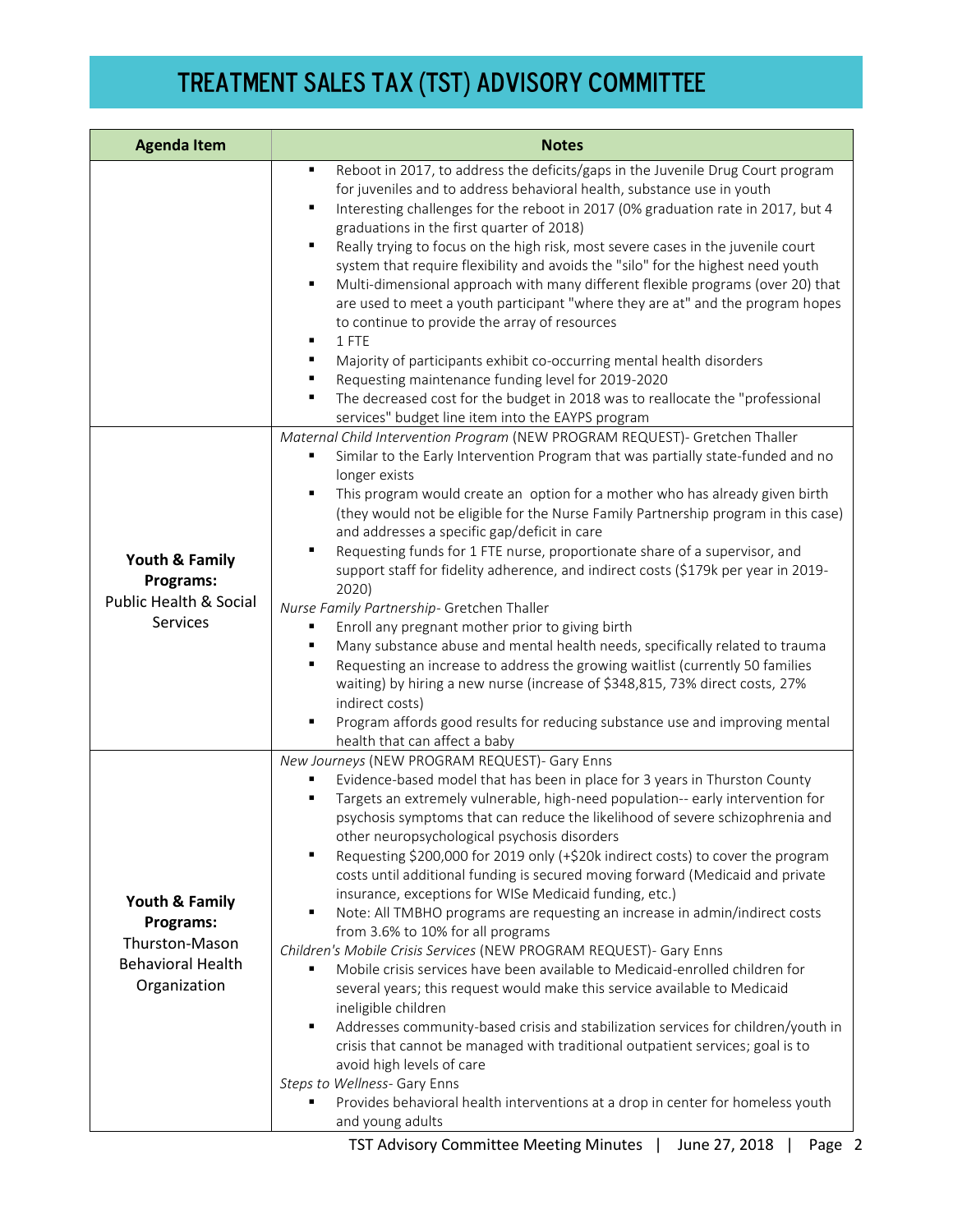| <b>Agenda Item</b>                                       | <b>Notes</b>                                                                                                                                                                                                                                                                                                                                                                                                                                                                                                                                                                                                                                                                                                                                                                                                                                                                                                                                                                                                                                                                                                                                                                                                                                                                                                                                                                                                                                                                                                                                  |  |
|----------------------------------------------------------|-----------------------------------------------------------------------------------------------------------------------------------------------------------------------------------------------------------------------------------------------------------------------------------------------------------------------------------------------------------------------------------------------------------------------------------------------------------------------------------------------------------------------------------------------------------------------------------------------------------------------------------------------------------------------------------------------------------------------------------------------------------------------------------------------------------------------------------------------------------------------------------------------------------------------------------------------------------------------------------------------------------------------------------------------------------------------------------------------------------------------------------------------------------------------------------------------------------------------------------------------------------------------------------------------------------------------------------------------------------------------------------------------------------------------------------------------------------------------------------------------------------------------------------------------|--|
|                                                          | Previously a TST community grant prior to June 30, 2018<br>٠<br>Requesting maintenance level budget for 2019-2020 (\$51,806 + \$2,292)<br>٠<br>Juvenile Court and Detention Transitions- Gary Enns<br>Fills a key gap-provides behavioral health assessments and services for youth in<br>detention; Medicaid cannot be spent for this population<br>$\blacksquare$<br>Mike speaks for the help in the Juvenile system and appreciates the appropriate<br>referrals and placement for youth receiving JCDT services from the 2 employees<br>within the Juvenile system<br>Works closely with JJBHA<br>٠<br>Thurston Wraparound Initiative- Gary Enns<br>Has been one of the longest-funded TST programs<br>Requesting increase of \$51,934 to cover a .5 FTE therapist to serve non-Medicaid<br>$\blacksquare$<br>eligible population (with admin increase)<br>Multisystemic Therapy- Gary Enns<br>Has been funded for quite a long time with TST fund<br>Successful program with good adherence to MST standards; MST has one of the<br>٠<br>strongest evidence bases of any youth program<br>Requesting maintenance level funding for 2019-2020 (with the admin increase)<br>Youth Outpatient Treatment-Amy Martin<br>Services provides substance use disorder treatment for 13-19 years old<br>Services provided by "True North" in schools, provide individual therapy, group<br>٠<br>therapy, family therapy<br>Requesting maintenance level funding for 2019-2020 (with the admin increase)<br>٠<br>Family Recovery Court- Judge Hirsch |  |
| Youth & Family<br>Programs:<br><b>Superior Court</b>     | In order to collect the 1/10 of 1% sales tax, Counties must have a Family<br>٠<br>Recovery Court (per state law)<br>Intensive support and accountability for parents who have lost their children due<br>$\blacksquare$<br>to neglect, abuse, etc. and involves intense participant by the parents<br>Weekly check-in among FRC staff for updates on each enrolled family<br>٠<br>Requesting increase of \$35,000 annually for a Child Therapist team member for<br>٠<br>the budget years 2019-2020 to participate in the weekly check-in meetings<br>FRC makes efforts to leverage other funding sources and adhere to best practice<br>٠<br>model<br>٠<br>Child therapist will not provide therapy services to the children involved in FRC<br>participant families, but instead offer consultation to the FRC team<br>Domestic Violence Case Coordinator- Judge Hirsch<br>Began receiving TST funds in 2017<br>Requesting maintenance level funding for 2019-2020 of approximately \$38,800<br>٠<br>pending increase in salaries and indirect costs<br>Assists survivor, community, and safety by providing case management and<br>٠<br>monitoring compliances and allowing the court to hold respondents accountable<br>for the conditions in the order                                                                                                                                                                                                                                                                                   |  |
| Youth & Family<br>Programs:<br><b>General Discussion</b> | Family Recovery Court<br>Do the Family Recovery Court team go to the national conferences, and does TST<br>٠<br>pay for it? Do TST funds send the entire team?<br>Family Recovery Court is allotted 2 spots by TST training funds; Judge<br>$\circ$<br>Hirsch would like to see a larger group be allowed to attend<br>Discussion regarding leveraging resources and other sources of funding-<br>٠<br>specifically for Family Recovery Court                                                                                                                                                                                                                                                                                                                                                                                                                                                                                                                                                                                                                                                                                                                                                                                                                                                                                                                                                                                                                                                                                                 |  |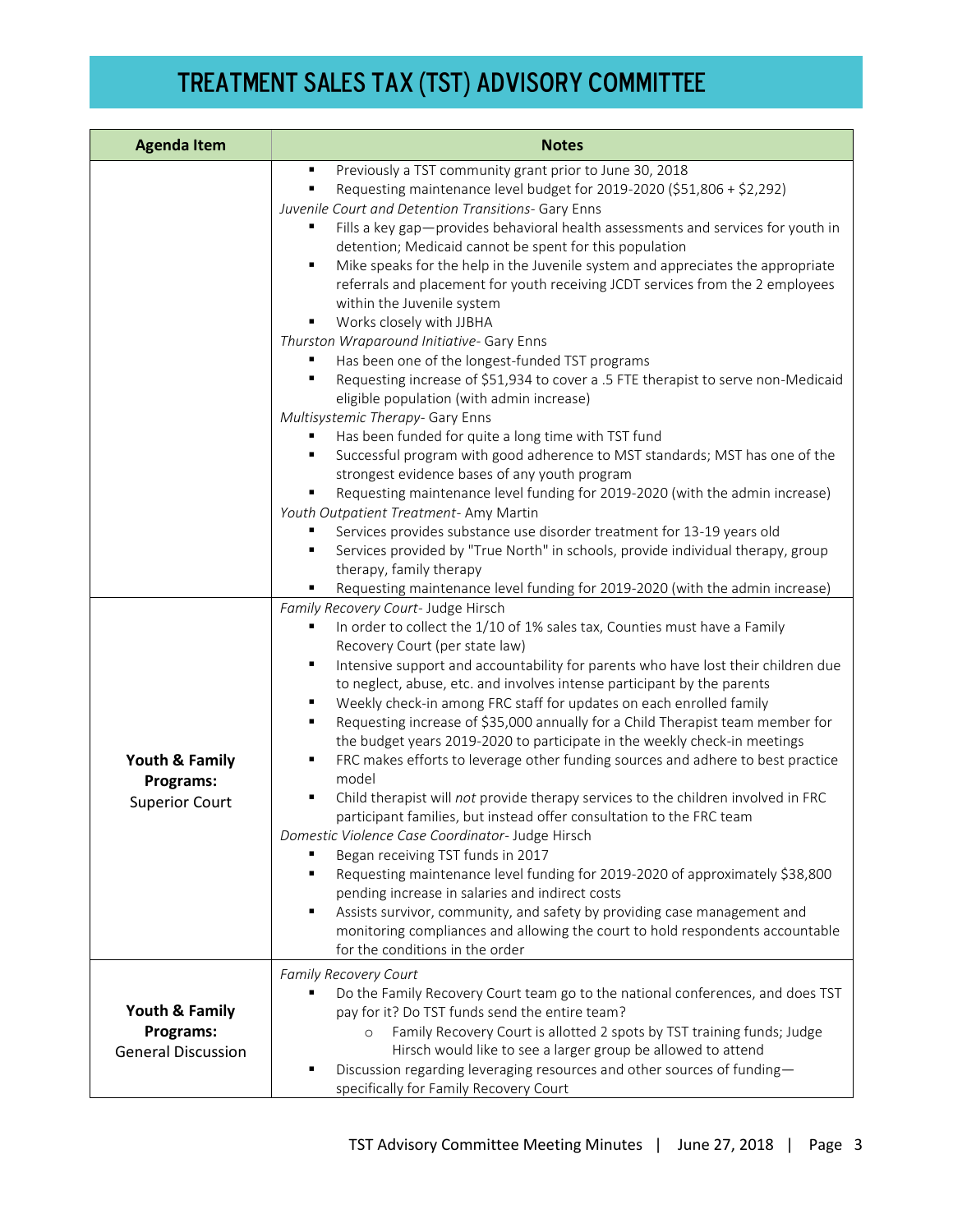| <b>Agenda Item</b>                                           | <b>Notes</b>                                                                                                                                                                                                                                                                                                                                                                                                                                                                                                                                                                                                                                                                                                                                                                                                                                                                                                                                                                                                                                                                                                                                                                                                                                                                                                                                                                                                                                                                                                                                                                                                                                                                                                                                                                                                                                                                                                                                                                                                                                                                                                                                                                                                                                                                                                                                                                                                                                                                                                                                                                                                                                                                                                                                                                                                                                                                                                                                                                                 |  |  |
|--------------------------------------------------------------|----------------------------------------------------------------------------------------------------------------------------------------------------------------------------------------------------------------------------------------------------------------------------------------------------------------------------------------------------------------------------------------------------------------------------------------------------------------------------------------------------------------------------------------------------------------------------------------------------------------------------------------------------------------------------------------------------------------------------------------------------------------------------------------------------------------------------------------------------------------------------------------------------------------------------------------------------------------------------------------------------------------------------------------------------------------------------------------------------------------------------------------------------------------------------------------------------------------------------------------------------------------------------------------------------------------------------------------------------------------------------------------------------------------------------------------------------------------------------------------------------------------------------------------------------------------------------------------------------------------------------------------------------------------------------------------------------------------------------------------------------------------------------------------------------------------------------------------------------------------------------------------------------------------------------------------------------------------------------------------------------------------------------------------------------------------------------------------------------------------------------------------------------------------------------------------------------------------------------------------------------------------------------------------------------------------------------------------------------------------------------------------------------------------------------------------------------------------------------------------------------------------------------------------------------------------------------------------------------------------------------------------------------------------------------------------------------------------------------------------------------------------------------------------------------------------------------------------------------------------------------------------------------------------------------------------------------------------------------------------------|--|--|
|                                                              | Superior Court attendees discuss the lack of staffing necessary to search<br>$\circ$<br>for additional funding, grant writing, and monitoring grants.<br>Additionally, much of the funding tends to be reserved for new<br>programs or therapeutic courts<br>Discussion regarding underspending in Family Recovery Court and decreased<br>graduation performance, yet potential budget increase request for 2019-2020<br>Multisystemic Therapy<br>Multisystemic Therapy program does not have a large capacity and there is a<br>waitlist; all waitlist clients are referred to additional resources if they cannot wait<br>for a few weeks to receive services<br>Nurse Family Partnership and Maternal Child Program<br>For the Maternal Child Program: How is this different than NFP? In the<br>population served (mothers who have already given birth). Why does this<br>program require a specialized nurse, rather than a social worker or similar?<br>Because nurses are generally a more trustworthy resource and social workers<br>can be intimidating to families.<br>Discussion regarding the doubled budged for NFP: Why the increase? Gretchen<br>٠<br>explains the need for additional staff (hire another nurse, more supervisor time)<br>and the indirect cost rate. The new hire is necessary as the waitlist continues to<br>grow; nearly 50 families are waiting currently. The new hire nurse would require<br>training (online, in person, and a training course out of state).<br>Children's Mobile Crisis<br>Advisory Committee members asked for data on historical utilization of<br>children's mobile crisis services.<br><b>General Discussion</b><br>Discussion regarding program staffing: Is it possible to keep a "backup" staff<br>п<br>member, such that if the main staff member leaves a program the program and<br>participants may not be able to resume activities? Many TST programs rely on<br>one individual. Backup staffing would be prohibitively expensive. Additionally,<br>there is a shortage of mental health and chemical dependency professionals.<br>٠<br>Advisory Committee members inquire about the overlap for many of these Youth<br>& Family Programs. Some populations receive multiple program options and co-<br>enroll while others do not. There are differences in population needs,<br>requirements, and eligibility so the variety of program offerings is necessary to<br>capture the nuances of specific needs.<br>Follow-up: The variety of programs is excellent, however when deciding<br>$\circ$<br>to allocate funding it is necessary to understand the performance,<br>needs, gaps, or deficits. It would be useful to have a visual layout of the<br>program offerings and overlap or connectedness between programs.<br>Advisory Committee members request information about new programs: What is<br>the potential number served for 2019-2020?<br>Potential number served for each new program request<br>٠ |  |  |
|                                                              | <b>Action</b><br>Visual representation of how youth programs connect and<br>Item(s):<br>interact<br>Data on Children's Mobile Crisis Services<br>п                                                                                                                                                                                                                                                                                                                                                                                                                                                                                                                                                                                                                                                                                                                                                                                                                                                                                                                                                                                                                                                                                                                                                                                                                                                                                                                                                                                                                                                                                                                                                                                                                                                                                                                                                                                                                                                                                                                                                                                                                                                                                                                                                                                                                                                                                                                                                                                                                                                                                                                                                                                                                                                                                                                                                                                                                                           |  |  |
| <b>Adult Therapeutic</b><br>Courts:<br><b>Superior Court</b> | Drug Court & DUI Court-Sabrina Craig<br>Serves approximately 130 participants annually                                                                                                                                                                                                                                                                                                                                                                                                                                                                                                                                                                                                                                                                                                                                                                                                                                                                                                                                                                                                                                                                                                                                                                                                                                                                                                                                                                                                                                                                                                                                                                                                                                                                                                                                                                                                                                                                                                                                                                                                                                                                                                                                                                                                                                                                                                                                                                                                                                                                                                                                                                                                                                                                                                                                                                                                                                                                                                       |  |  |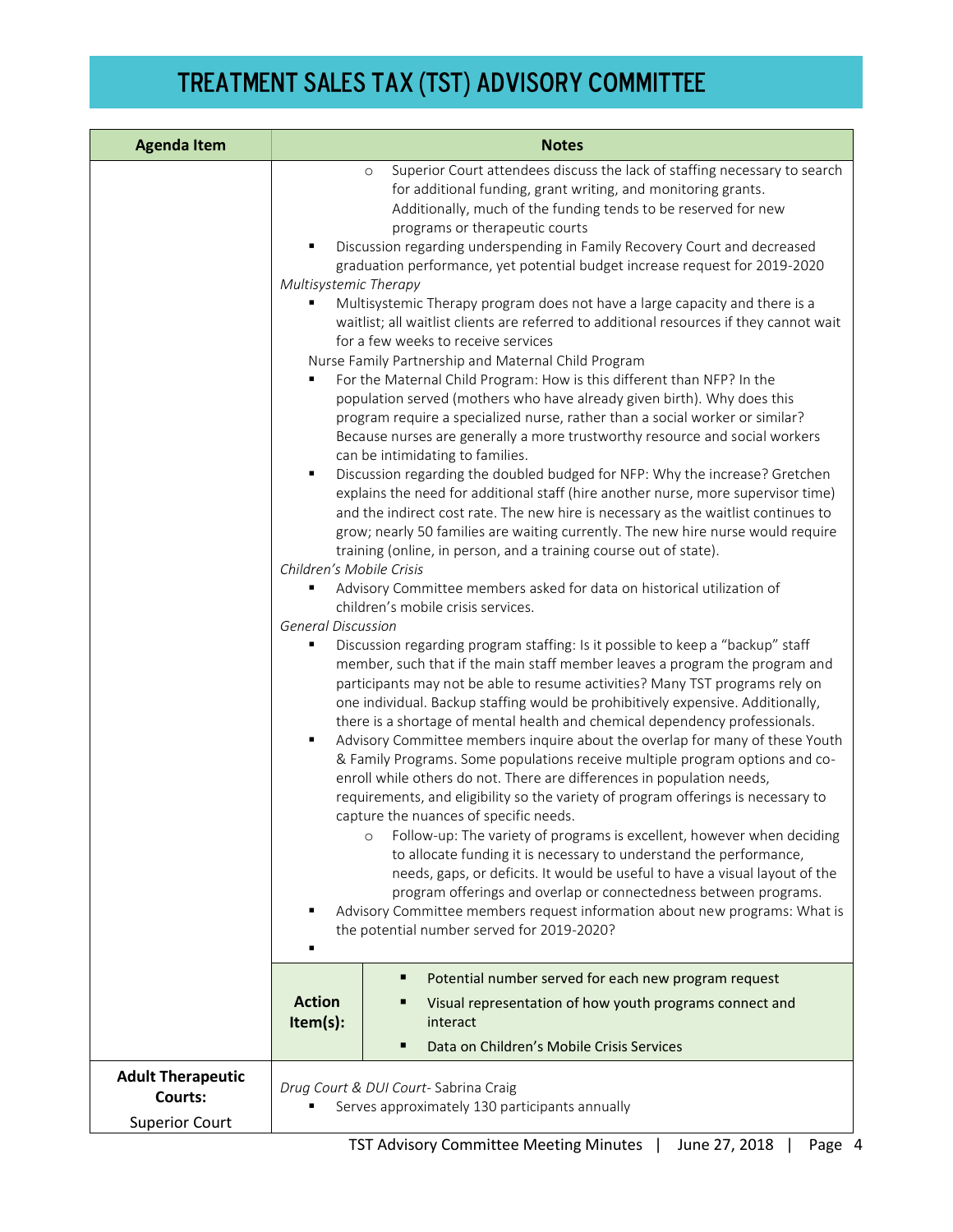| <b>Agenda Item</b>                                                      | <b>Notes</b>                                                                                                                                                                                                                                                                                                                                                                                                                                                                                                                                                                                                                                                                                                                                                                                                                                                                                    |  |
|-------------------------------------------------------------------------|-------------------------------------------------------------------------------------------------------------------------------------------------------------------------------------------------------------------------------------------------------------------------------------------------------------------------------------------------------------------------------------------------------------------------------------------------------------------------------------------------------------------------------------------------------------------------------------------------------------------------------------------------------------------------------------------------------------------------------------------------------------------------------------------------------------------------------------------------------------------------------------------------|--|
|                                                                         | Comprehensive services that target a higher risk and higher need based on<br>٠<br>national best practice over the last couple of years; leverages additional funds to<br>cover the full range and scope of services that participants require<br>٠<br>Requesting maintenance level funding for 2019-2020 despite underspending in<br>anticipation of the Medicaid services move from the BHO to Managed Care<br>Organizations in 2020, which the Court anticipates could increase the need for<br>TST funding for treatment services; if level funding is not provided, would at least<br>expect funding to be held in reserve in anticipation of major changes to<br>behavioral health system<br>Additionally, a position vacancy exists which will be filled in July 2018 which also<br>٠<br>accounts for some budget variance<br>Serving a higher volume of participants- Opioid Crisis<br>٠ |  |
|                                                                         | Mental Health & Veterans Court-Staci Coleman                                                                                                                                                                                                                                                                                                                                                                                                                                                                                                                                                                                                                                                                                                                                                                                                                                                    |  |
| <b>Adult Therapeutic</b><br>Courts:<br><b>District Court</b>            | Assists participants to receive treatment within the community through referrals<br>and other coordinated efforts with funding sources<br>Requesting maintenance level funding of \$563,900 (includes \$124k in indirect<br>٠<br>costs) as well as increase of \$22,000 for increased operational costs such as<br>indirect payments and inflationary costs as well as an unknown amount increase<br>for housing costs for MH/VC participants and a .5FTE housing case manager-- the<br>goal is to provide housing services specifically for their own participants                                                                                                                                                                                                                                                                                                                             |  |
|                                                                         | Support for Therapeutic Courts- Patrick O'Connor                                                                                                                                                                                                                                                                                                                                                                                                                                                                                                                                                                                                                                                                                                                                                                                                                                                |  |
| <b>Adult Therapeutic</b><br><b>Courts:</b><br><b>Public Defense</b>     | Provides screening service to determine eligibility for Drug, DUI, MH, JJBHA, and<br>Veterans Courts to develop recommendations/referrals<br>Requesting maintenance budget for 2019-2020, as well as increase of \$29k to<br>٠<br>fund "professional services- legal fees" line item for eligible services provided by<br>Panel Attorneys in advocating for client's entry into therapeutic courts<br>Internal differences in capturing actual time spent on TST-eligible cases to reflect<br>٠                                                                                                                                                                                                                                                                                                                                                                                                 |  |
|                                                                         | actual efforts of attorneys in Public Defense                                                                                                                                                                                                                                                                                                                                                                                                                                                                                                                                                                                                                                                                                                                                                                                                                                                   |  |
| <b>Adult Therapeutic</b><br>Courts:<br>Prosecuting Attorney's<br>Office | Support for Therapeutic Courts- Jeff Lippert<br>Provides screening service to determine eligibility for Drug, DUI, MH, JJBHA, and<br>Veteran's Courts to develop recommendations/referrals; participants in these<br>courts are there because of the recommendation of a PAO Attorney<br>PAO has been more effective at capturing time spent on TST-eligible cases than<br>٠<br>TCPD office and has worked with them on improving billing process<br>Requesting maintenance level budget for 2019-2020 plus the addition of 9.37%<br>indirect rate for a total of \$460,716                                                                                                                                                                                                                                                                                                                     |  |
| <b>Adult Programs:</b><br>Veteran's Case<br>Manager                     | Veterans Case Manager (Presenting today due to schedule conflict for 7/20 meeting)-<br>Mark Moffett<br>Overall VCM program has not been able to reach participants served goal due to<br>allocation of time spent on each particular case-- handout provided that shows<br>intakes (12%), admin time at the jail (25%), case notes (13%), Veterans Court<br>(25%), and case management per Veteran (25%)<br>Requesting an increase off \$40,000 for a total of \$70,000 to manage a goal of 28<br>٠<br>Veterans annually, which provides an increase from a .2 FTE to a .5 FTE case<br>manager (includes accreditation to access DD-214 paperwork and other<br>necessary documents)                                                                                                                                                                                                             |  |
|                                                                         | Veterans Case Manager                                                                                                                                                                                                                                                                                                                                                                                                                                                                                                                                                                                                                                                                                                                                                                                                                                                                           |  |
| <b>Adult Therapeutic</b><br><b>Courts:</b><br><b>General Discussion</b> | How is the VCM program intending to track clients past one year? Is there<br>follow-up with the Veteran after a year to ensure they do not fall through the<br>cracks? Advisory Committee members clarified that the discussion earlier in<br>spring 2018 was more related to warm hand-offs after the 3 month service                                                                                                                                                                                                                                                                                                                                                                                                                                                                                                                                                                          |  |